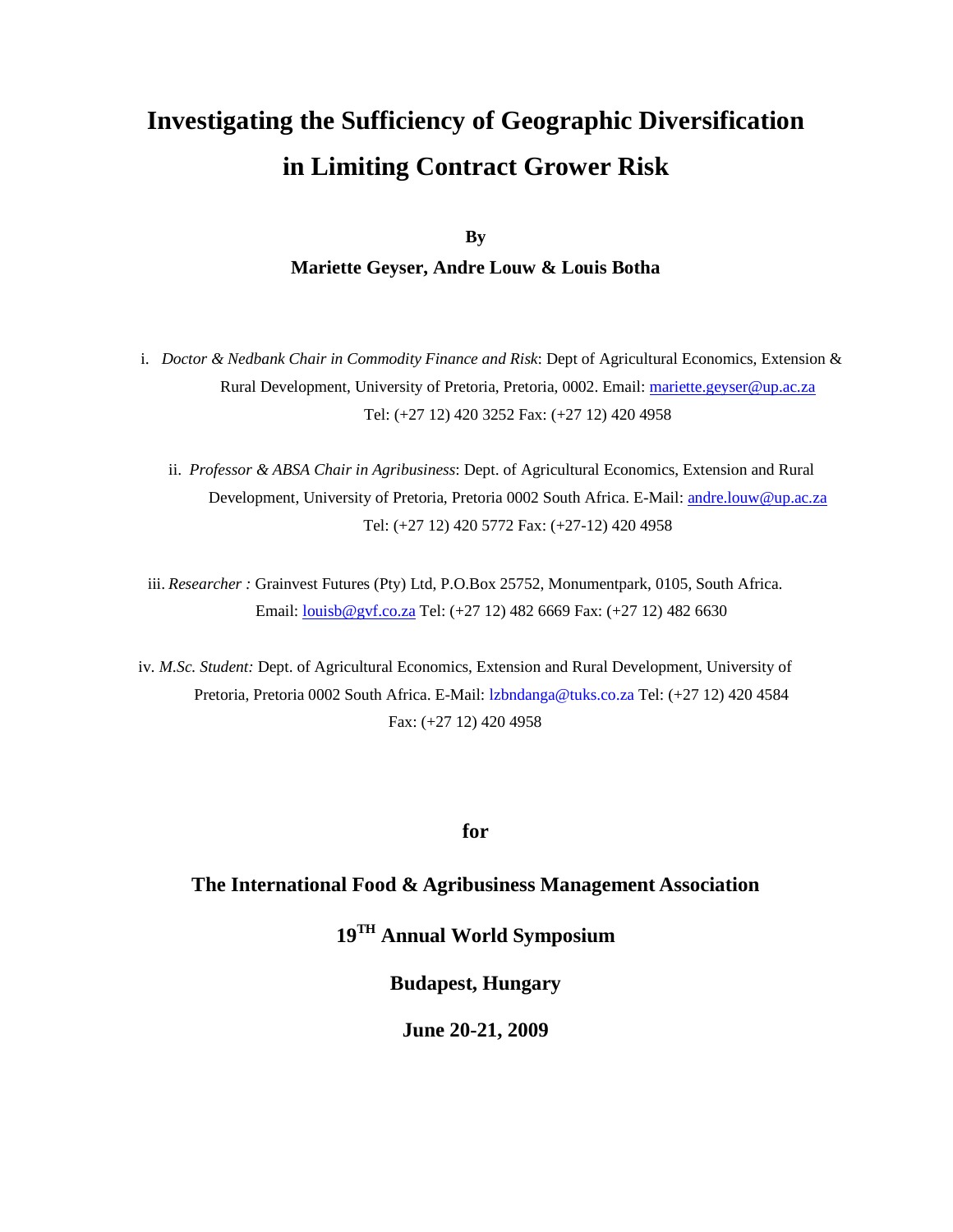#### **EXECUTIVE SUMMARY**

As the global economy experiences the current credit crisis and global warming continues to wreak havoc on the weather and global climate, farmers are faced with a particularly volatile situation at the mercy of both forces. Despite this instability, lending institutions continue to seek methods of expanding their portfolio into agriculture but because of the risks associated with lending to farmers who lack traditional forms of collateral and face price and yield risk, these inroads have been limited. However, market-based instruments are readily available for price risk. Organized exchanges offering the most basic of these instruments, futures and options, have operated for a long time, providing transparency to the market, and low-cost risk transfer tools for those able to access them. While use of price risk management instruments is an incomplete solution, it has sufficient merits on its own and will make the overall burden of risk more bearable. The use of these instruments as well as multi peril crop insurance products is expensive and does not provide full protection for financial lending institutions to limit their credit risk exposure. The article determined whether geographic diversification would be sufficient for lending institutions as a risk management tool to limit credit risk.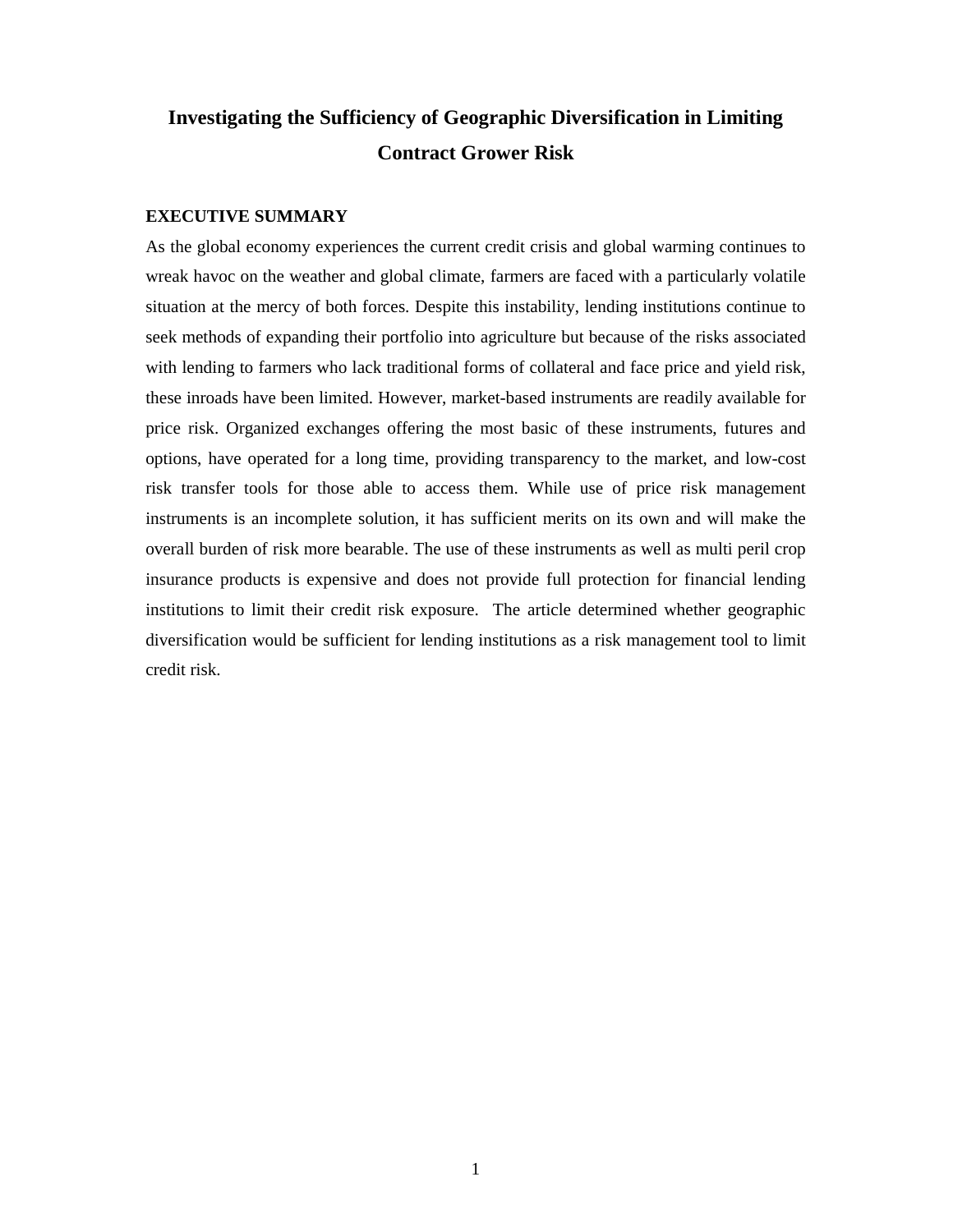### **ABSTRACT**

Despite the volatile environment farmers are exposed to, lending institutions continue to seek methods of expanding their portfolio into agriculture. These inroads have been limited due to the risks associated with lending to farmers who lack traditional forms of collateral and face price and yield risk. However, market-based instruments are readily available for price risk. The use of these instruments, and multi peril crop insurance products, is expensive and does not provide full protection for financial lending institutions to limit their credit risk exposure. The article determined whether geographic diversification would be sufficient for lending institutions as a risk management tool to limit credit risk.

**Key words:** geographical diversification, contract grower risk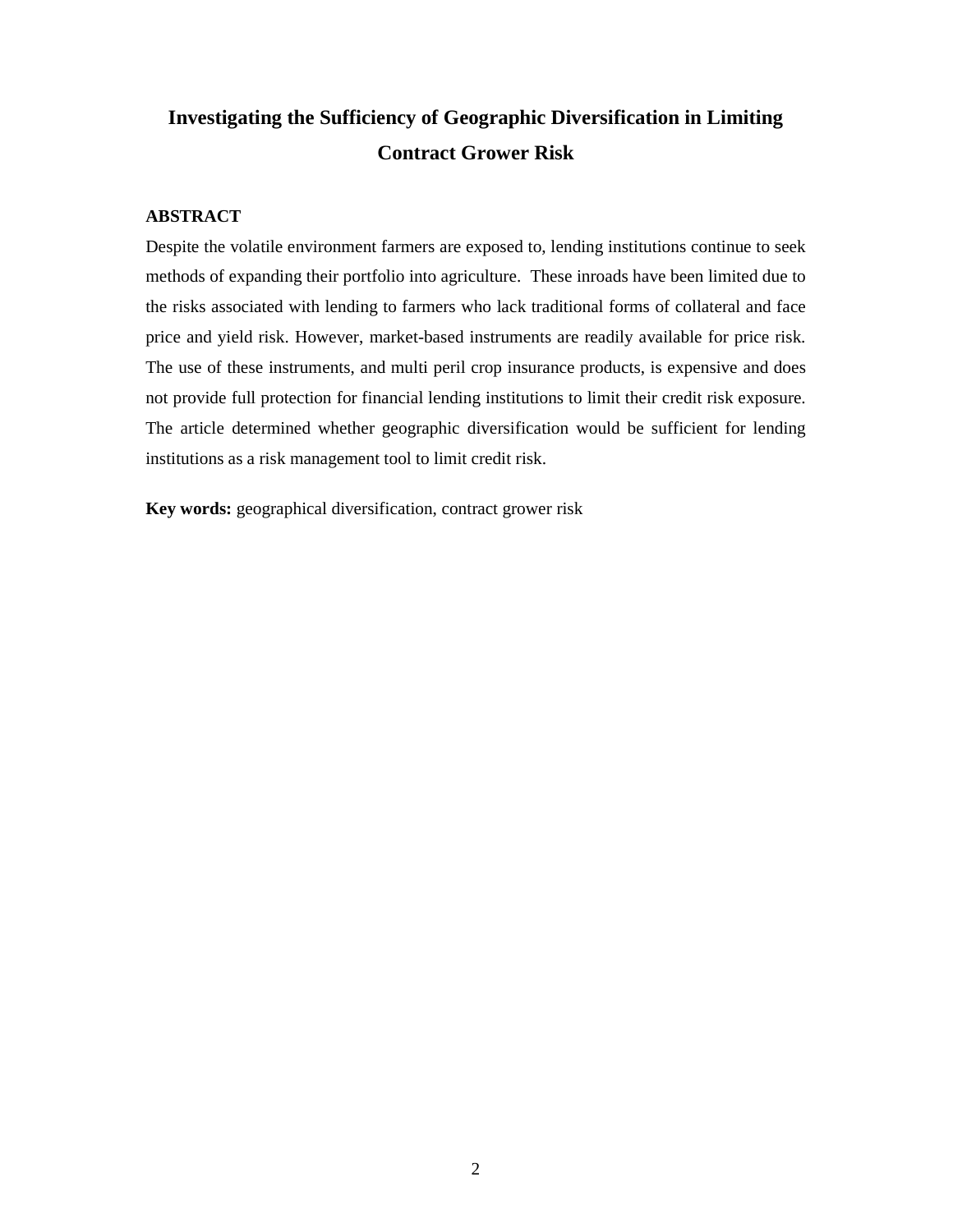#### **INTRODUCTION**

South African agriculture is in the process of transformation and agribusinesses need to take proactive action to cope with the new challenges and expectations. It needs to reposition itself in many ways and also develop new strategies and products in changing supply value chains. The risk environment is changing, and especially in developing agriculture, a more innovative approach is required to deal with the new challenges, pressures and risks. The process of BEE also requires a more proactive approach and many stakeholders in the agriculture value chain is impacted upon in various ways.

New products are required to use for BEE projects. No reliance can be placed on tangible security other than Multi Peril Risk Insurance but pre-emergence risk needs to be mitigated by, for example, diversifying into different geographic areas as well as minimizing pre- plant costs on projects. The purpose of this article is to identify the risks and risk mitigating solutions for the agricultural projects in which financial institutions is involved in geographical dispersed areas (Lichtenburg and Heidelberg). It involves the risks during different phases of sowing and establishment, growth and flowering, yield formation and harvest. The purpose is to minimize the value at risk for the different stakeholders of financial institutions at acceptable costs. This can impact on the design of current and future solutions.

#### **OBJECTIVES**

The specific objectives of the article is to determine the probability of all risks related to hail, drought, flooding, heat, frost and other risks that may occur as well as occurring simultaneously on all the areas planted, to focus on the uninsured part of the risk and to make some recommendations on possible risk mitigation strategies regarding weather.

#### **RAINFALL ANALYSIS**

South Africa lies in the semi-arid subtropics where the rainfall is strongly seasonal over much of the region, and is subject to marked internal fluctuations causing periods of drought or above average rainfall. Various studies of rainfall also indicate that the summer rainfall over large parts is influenced by the phase of the Southern Oscillation (see Nicholson & Kim, 1997; Mason, 1995; Cook, 2000 and Nicholson, 2003). The latest climatic classifications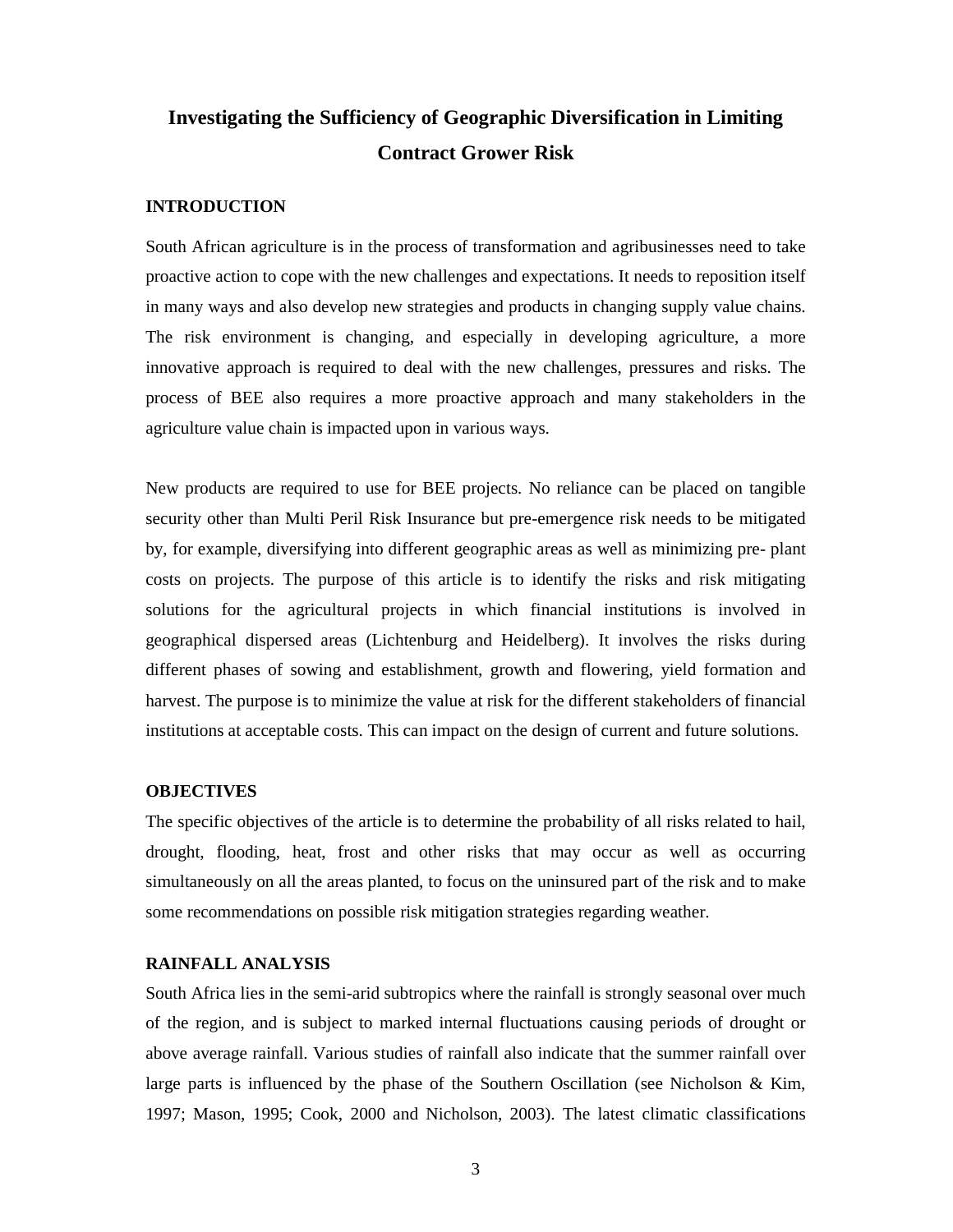figure 1 done by Kruger (2004) and published by the South Africa Weather Service are in general agreement with the above. Rainfall stations used in this study are in regions 10 and 11.



1. Northern Arid Bushveld 2. Central Bushveld 3. Lowveld Bushveld 4. South-Eastern Thornveld 5. Lowveld Mountain Bushveld 6. Eastern Coastal Bushveld 7. KwaZulu-Natal Central Bushveld 8. Kalahari 9. Kalaharu Hardveld Bushveld 10. Dry Highveld Grassland 11. Moist Highveld Grassland 12. Eastern Grassland 13. South-Eastern Coast Grassland 14. Eastern Mountain Grassland 15. Alpine Heathland 16. Great and Upper Karoo 17. Eastern Karoo 18. Little Karoo 19. Western Karoo 20. West Coast 21. North-Western Desert

#### **Figure 1: The climatic regions of South Africa**

Source: Kruger, 2004

Temperature and rainfall are the two most important climatic factors to impose restrictions on human exploitation of soil through either under or over supply, or by fluctuations in time. In South Africa temperatures are generally suitable for most agricultural activities during the summer rainfall season. On the other hand rainfall is extremely variable from place to place,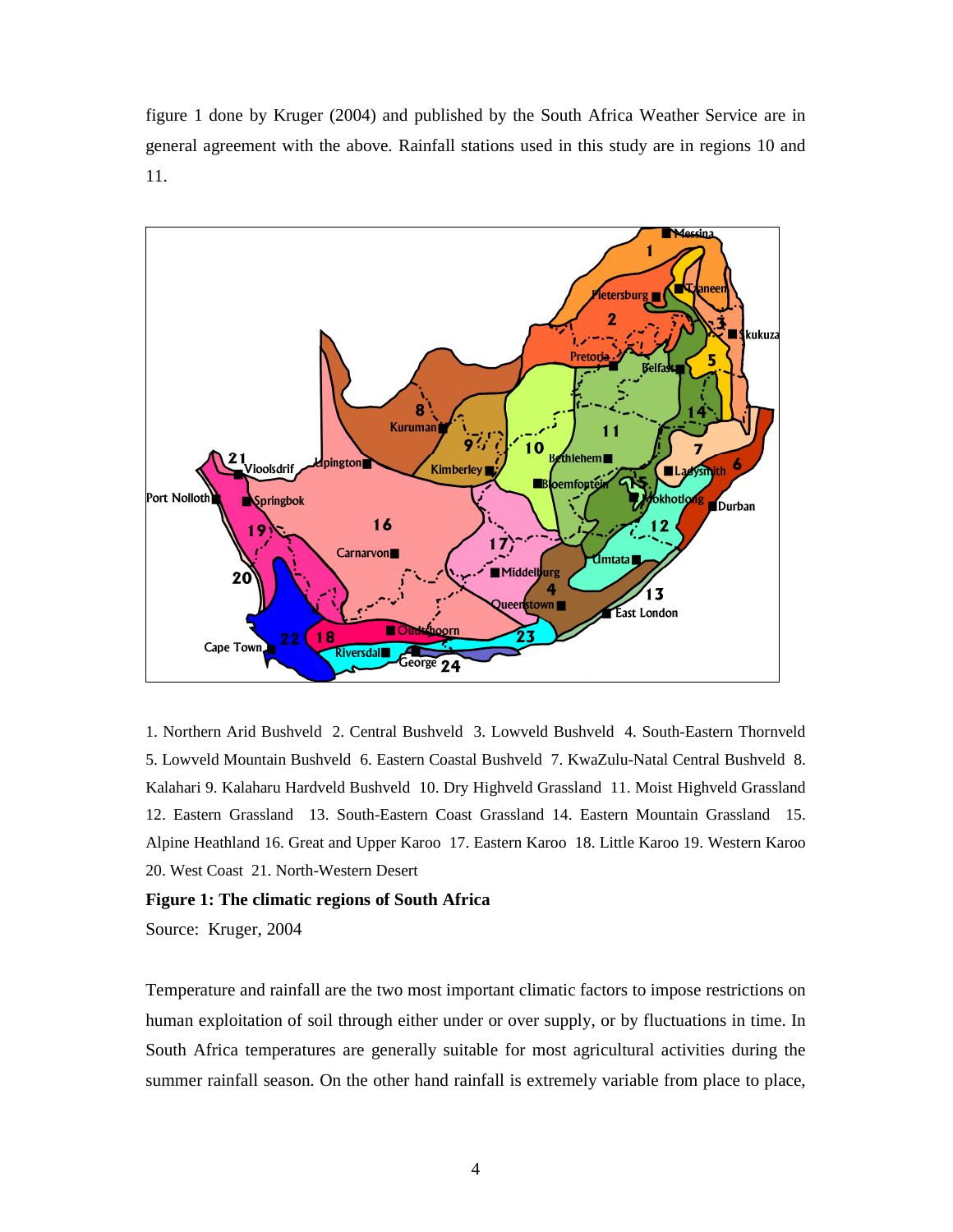day to day, month to month, and season to season, and is the major factor to impose limits on agricultural development and water availability during the growing season.

#### **RAINFALL DISTRIBUTION**

The purpose of this section is to statistically analyze and investigate the rainfall distribution with reference to the interactions between rainfall and agriculture for the selected districts, Lichtenburg and Heidelberg, in different geographical and climatic rainfall regions in South Africa. The main aspects of rainfall that are commonly required by agriculturists, land-use planners and farmers concern the various rainfall characteristics such as quantity, spatial distribution, intensity and variability which make up the overall rainfall pattern. This information is also helpful for financiers who would like to know what the risk of their investment is.

Rainfall variability is one of the most important factors determining variability in agricultural production. Economic pressure on farmers often exacerbates the downward spiral of land degradation via irreversible trade-offs between short term economic gains and long term sustainability. In this context Basher (2000), Hammer (2000), Hansen (2002) and Podesta et al. (2002) show that an understanding of rainfall variability is essential for appropriate agricultural risk management, and Nelson et al. (2002) describe how understanding of ENSArelated rainfall variability is becoming increasingly accepted in tactical risk management approaches to agriculture.

The analyses were carried out in two phases, the descriptive and predictive. The descriptive analysis seek to reveal year to year anomalies and variations in a number of rainfall characteristics based on historical data, for stations with records greater than 30 years, under the assumption that weather and rainfall patterns will continue to behave as in the past. The predictive phase is based on describing rainfall in terms of probabilities. Such probabilities can be used to the advantage of and in decision making on a variety of agricultural problems e.g. the selection of appropriate dates for planting, the field – drying of hay and in solving problems of land use and water resources management.

Due to the complexity of the effect of rainfall on agricultural development, interpretation of the results obtained in both phases of rainfall analyses depend on the quality and quantity of available rainfall data and statistical methods used.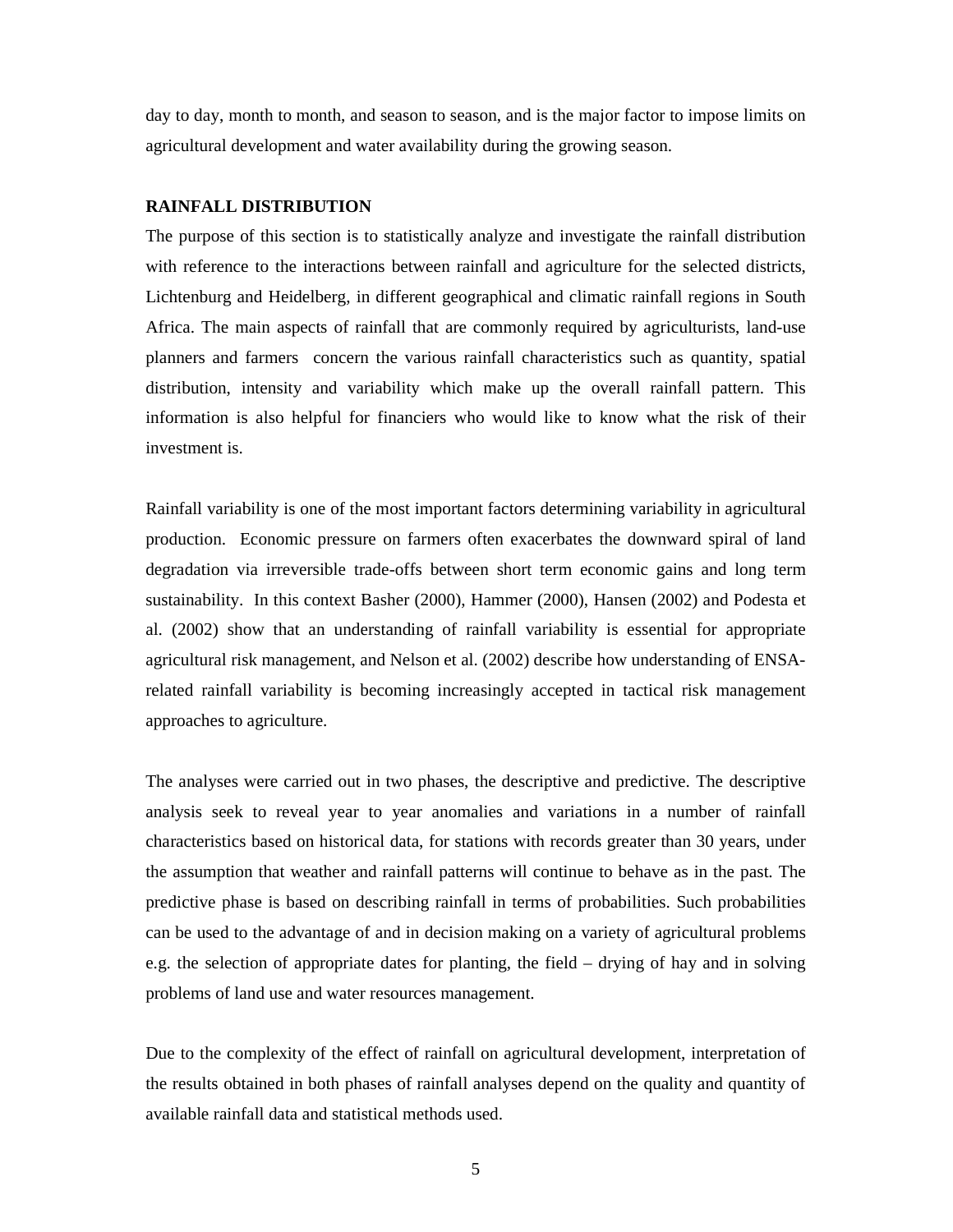#### **DATA AND METHODS**

Rainfall, which is the amount of water falling as rain and occasionally as hail or snow over an area and given time, is measured by collecting it in a container and expressing it in millimeter of depth of water per unit surface water in a given time. In the South Africa, rainfall is usually measured at 08:00 by lay observers, individuals and various institutions and organizations.

Rainfall data is sparse and in some areas long term records are unavailable. The probability that some of the rainfall measurement is not made at 08:00 or even on a daily basis, or that small amounts have been allowed to accumulate, gives reason for some uncertainties. Rainfall data could also include missing values which may influence probability studies. Another problem in South Africa is that the rainfalls are mostly of convective origin. Topography also has a major influence on the rainfall pattern, especially over the high ground and Drakensberg regions.

Bearing the above in mind for this study seasonal decadal rainfall totals were calculated from September to April for six selected stations with more than 35 years of rainfall records. A decadal rainfall period can be defined as the period of 10-days between the  $1<sup>st</sup>$  and the  $10<sup>th</sup>$ and the  $11<sup>th</sup>$  and  $20<sup>th</sup>$  of each month, the last decade of the month having 8, 9, 10 or 11 days (WMO, 1966).

In view of some gaps in the continuity of the data, it was also necessary to fill in some missing values. First, decadal rainfall data values for nearby stations in the same rainfall region were calculated correlated and compared with individual stations data. Missing data was then interpolated. Since the rainy season is from September to April, seasonal monthly and combined 3-monthly rainfall totals covering the seasons were also calculated. The selected stations, their geographical co-ordinates as well as first and last seasons' data available are shown in table 1.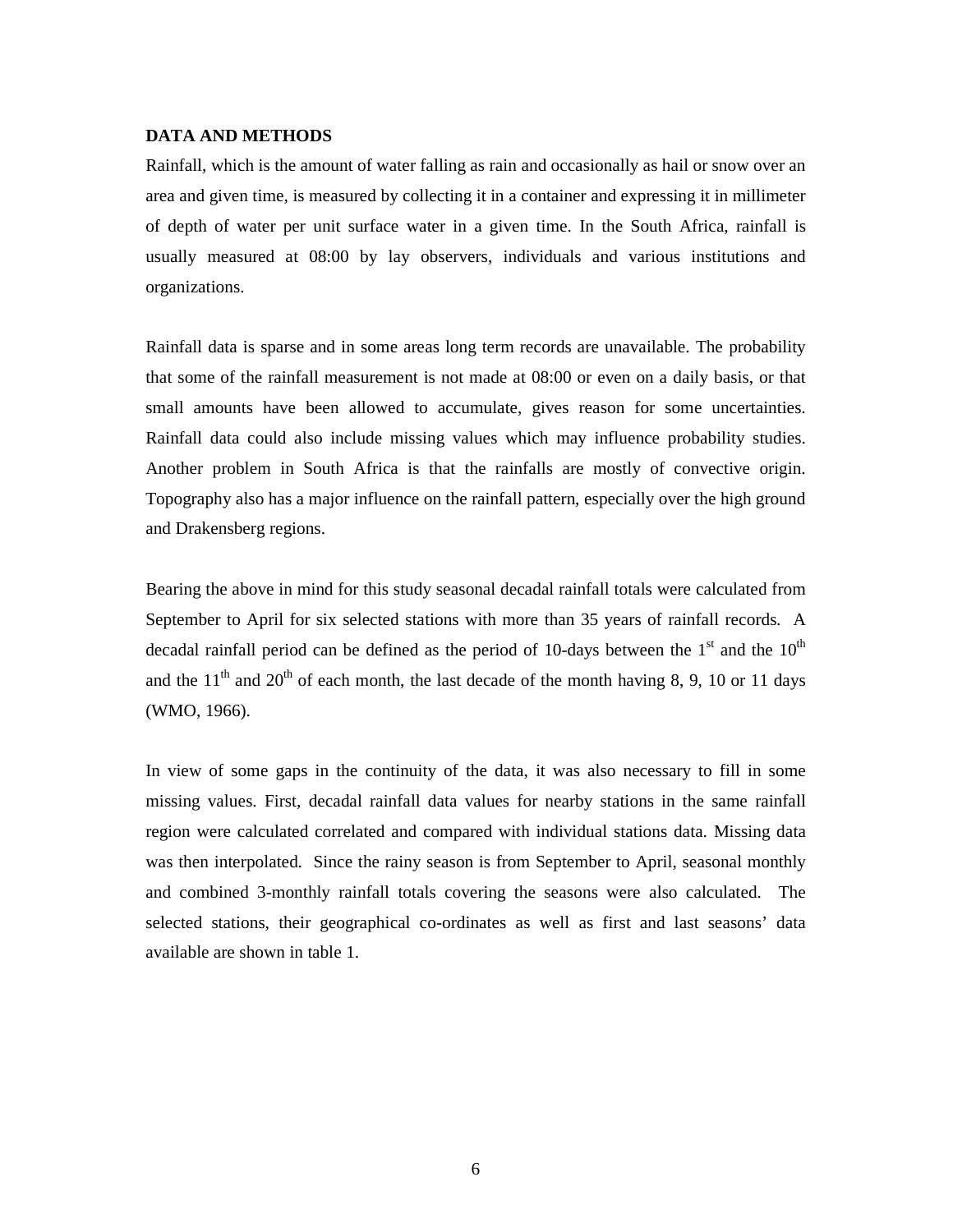| <b>Station</b> | Longitude | Latitude | <b>Season start</b> | <b>Season end</b> |
|----------------|-----------|----------|---------------------|-------------------|
| Lichtenburg    | 26.00     | $-26.80$ | 1960/61             | 1999/2000         |
| Heidelberg     | 28.37     | $-26.50$ | 1960/61             | 1999/2000         |

**Table 1: Selected stations used in this study**

#### **STATISTICAL PARAMETERS**

Standard statistical parameters (average, standard deviation, coefficient of variation (CV)) were used in this study. Also, due to the fact that the rainfall is not normally distributed, a simple method of calculating rainfall probability in the form of cumulative frequency distribution was used.

Probabilities of rainfall in the form of decile/percentiles were calculated for each period by ranking the rainfall from the smallest to the greatest. Decile values divide a set of observations into ten parts so that the nine deciles D1, D2…D9 are such that 10 percent of data falls below D1; 10 percent falls between D1 and D2 and 10 percent falls above D9 as so forth.

The median or the 50% probability or the  $5<sup>th</sup>$  decile is the middle value of an ordered series of observations that divide the series into two halves: 50% above and 50% below. In arid to semi arid regions the arithmetic mean is not representative of the actual situation and can be misleading and the median is preferred.

The coefficient of variation can be expressed as a function of the standard deviation to indicate the variability of rainfall. However the use of the coefficient of variation has serious disadvantages, as the rainfall data is generally skewed especially when used for short periods. Coefficient of variation exceeding 0.30 tends to indicate a substantial order of aridity with an unreliability factor which will render dry land cultivation exceedingly risky.

### **RESULTS AND AVERAGE CLIMATOLOGY OF SOUTH AFRICA AVERAGE SEASONAL RAINFALL**

The agricultural significance of rainfall is closely related to its seasonal distribution, specifically where limited seasonal rainfall is reduced by high evaporative demands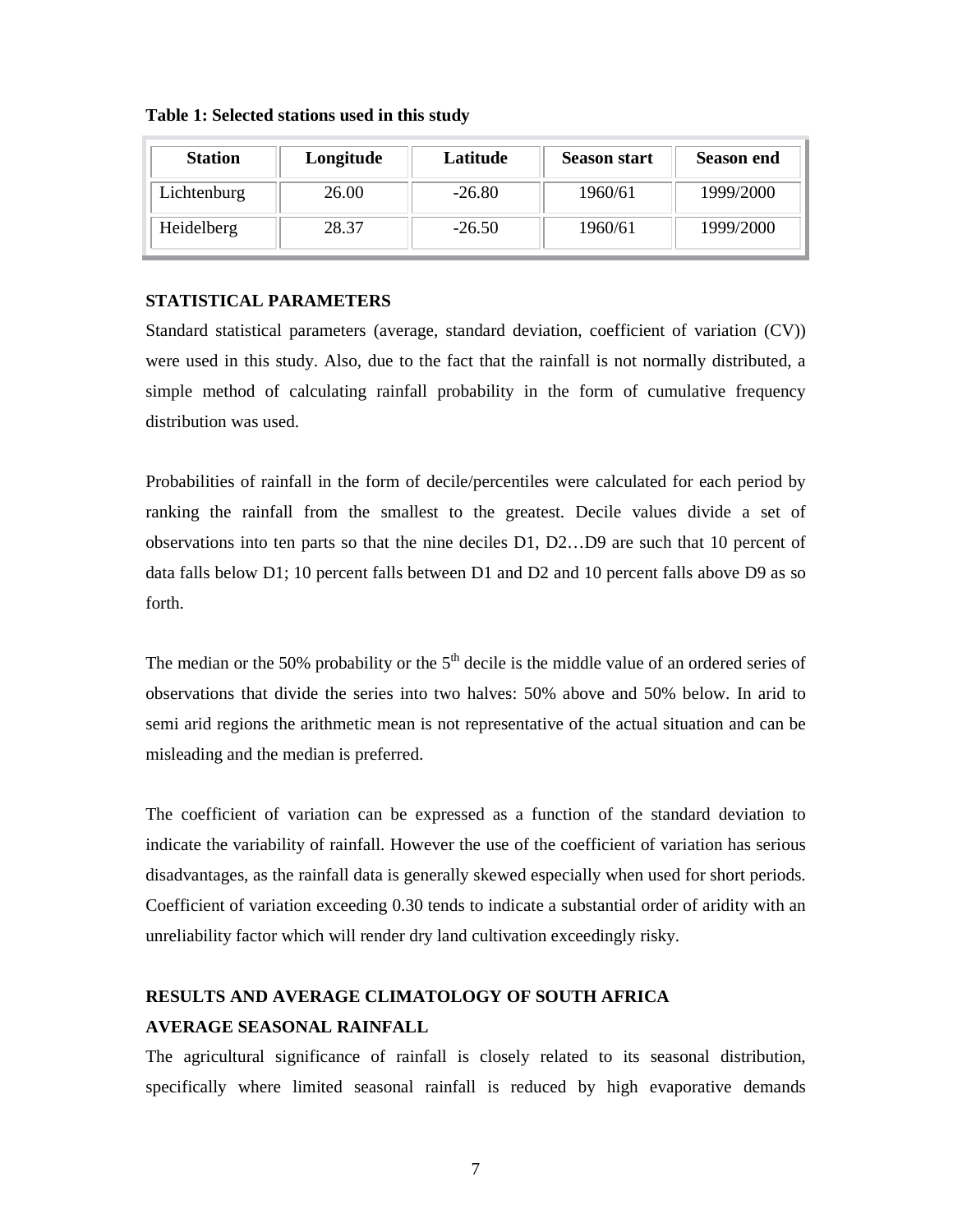associated with semi arid climates. In general, the rainy season commences in September with isolated falls over most of the country and last until April. Agriculturally, October to December is taken as the early season (frequently the planting and growing season), and January to April as the late season (the ripening season). The seasonal rainfall distribution is shown in figure 2 and shows that rainfall decrease from east to west and that the eastern parts receive the most rainfall, just over 600mm.



**Figure 2: Mean seasonal rainfalls (mm) April-September**

Taljaard (1986) found that areas with most rapidly increasing rainfall during monthly intervals are found to follow almost a circular path. Rainfall commences in September over the east coast of the Republic of South Africa (RSA) and is then successively displaced westwards over the central and western parts ending in the Cape Provinces in March. December January and February are the wettest months.

Since the availability of water is a major factor limiting production in dry land farming, the uneven distribution of rainfall and also because only a single crop can be grown during the season, there is an inherent risk involved for dry land farming. A potential geographical area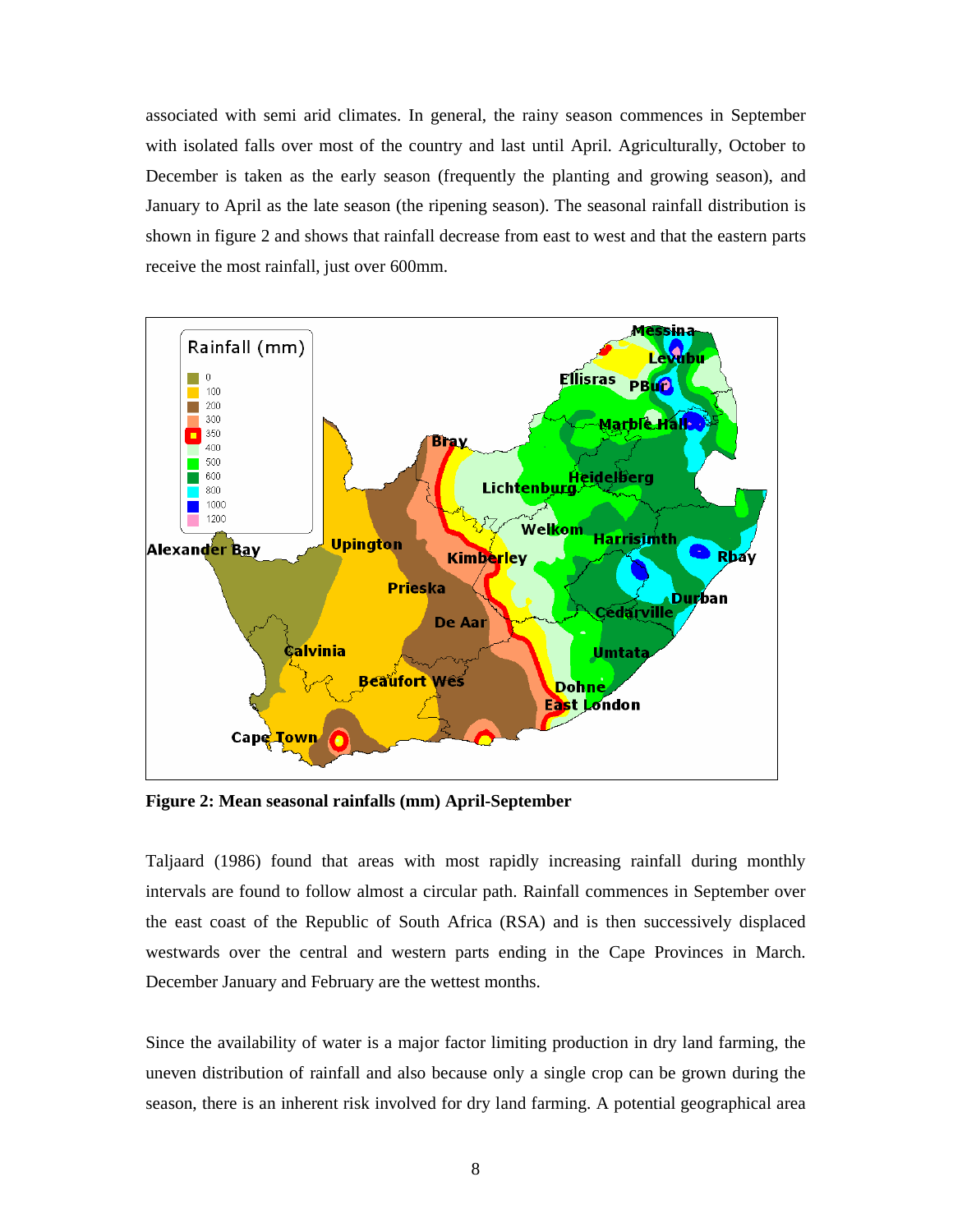where non-irrigated farming may be practiced, is therefore of utmost importance to land-use planners and farmers in general. As 350mm are generally required for successful cultivation of dry land crops the 350mm isohyets is also shown. This implies that the area right to the red line in the above figure indicates the area where climatic conditions are suitable for the planting of maize.

The study of the seasonal distribution and variability of rainfall will generally start from a monthly or 10-day periods of rainfall. The seasonal distribution and variability of rainfall for the selected stations are best illustrated by the movement of the rainy areas, on a 10-day basis and are shown in figures 3 and 4.



**Figure 3: 10-day rainfall and relative variability for Lichtenburg.**



**Figure 4: 10-day rainfall and relative variability for Heidelberg**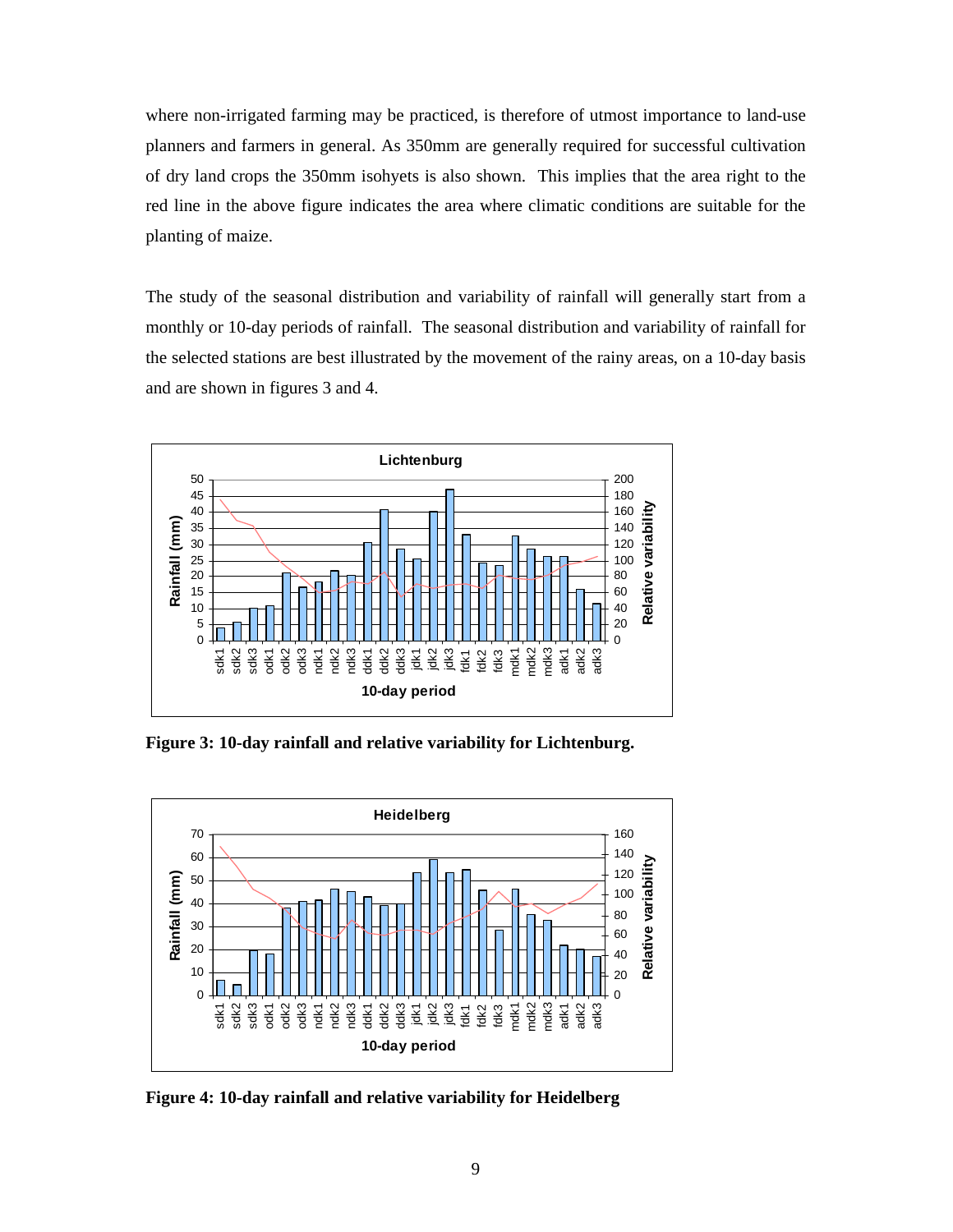From the figures it is evident that the lower the rainfall during a decade the higher the variability. It also shows clearly that there is a correlation between variability and amount of rainfall. Therefore, the rainfall received during decades that are usually dry (at the beginning and end of rainfall seasons), are more variable.

#### **ONSET OF THE GROWING SEASON - DRY LAND FARMING POTENTIAL**

Farmers' cropping strategies are undoubtedly influenced by the variability in rainfall they experience at the onset and at the end of the rainy season. As the first seasonal rains fall on soil which is generally dry at the surface and has a large soil moisture deficit, land preparation and the planting dates of crops depend entirely on the amount and frequency distribution of these early rains. It is therefore important for farmers to know when on average, the beginning of the moisture growing season can be expected, when it ends how long the growing season is.

Kummerow & Giglio (1995) have developed a method of summing forwards and backwards daily rainfall (or 10 day totals), until a certain amount is accumulated. Probabilities of having received given amounts of rain are then calculated. For this study 10-day rainfall totals for the six stations were summed forward and backward (April-September), until a certain amount (25mm, 75mm, 200, 350, 400, 500mm) has accumulated. The values of decades were then ranked in ascending order from the first date that a certain amount had been accumulated, to the latest date that these amounts were accumulated. Probabilities were then calculated of having received different amounts and certain amounts to be received during the growing period.

As maize is the most important dry-land crop grown and cultivated, the threshold for the onset of the rainy season was set at 75mm accumulated rainfall in a decade. The termination of the growing season was terminated by backwards summing of decadal data. The results obtained are shown in table 2.

These results lead to the conclusion that one may expect that in 3 out of 4 years (a probability of 75%), at least 75mm has accumulated by the first decade of November at Heidelberg and two decade later at Lichtenburg where it is the third decade of November.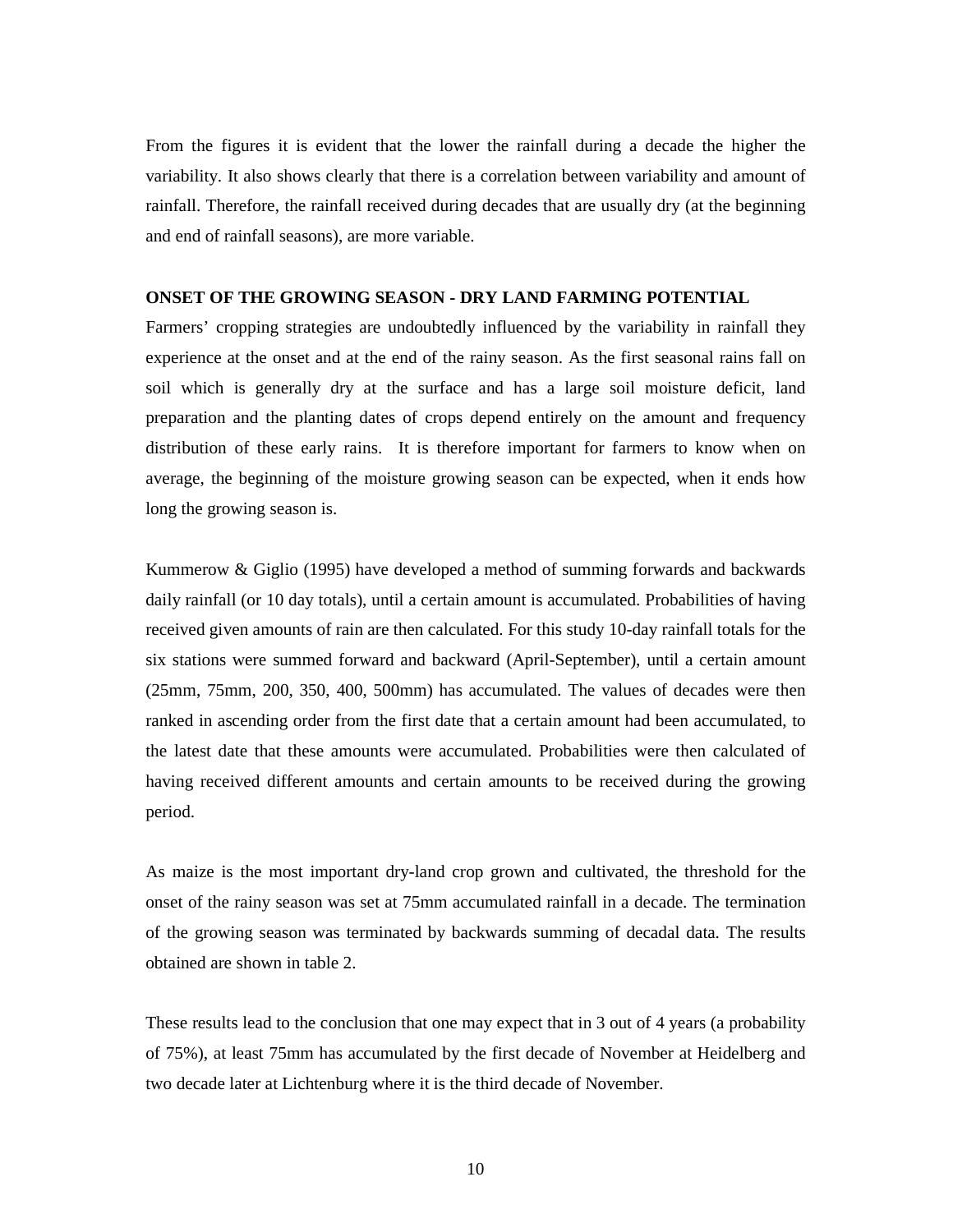Similarly there is a 75% probability that 350mm, the requirement for dry land farming, can still be expected by the second and third decade over Heidelberberg. At Lichtenberg 350mm can still be expected by the first decade of November indicating the high risk for dry land cultivation the further west one goes.

This presentation, based on rainfall totals, gives a good overall picture of the risk factor involving agriculture in South Africa. However, the production of crops does not only depend on rainfall but also on the moisture status of the soils, i.e. water balance interaction between rainfall and evapo-transpiration.

| Lichtenburg       |                 |      |      |  |                   |      |      |      |
|-------------------|-----------------|------|------|--|-------------------|------|------|------|
| Probability       | 25%             | 50%  | 75%  |  | Probability       | 25%  | 50%  | 75%  |
| 25mm              | $\mathrm{odk}1$ | odk2 | ndk1 |  | 500mm             | ddk1 | odk3 | sdk1 |
| 75mm              | odk2            | ndk1 | ndk3 |  | 400mm             | jdk1 | ddk2 | odk2 |
| $100$ mm          | ndk1            | ndk2 | ddk1 |  | 350mm             | jdk3 | ddk3 | ndk1 |
| $200$ mm          | ddk2            | ddk3 | jdk2 |  | 200 <sub>mm</sub> | fdk3 | fdk1 | jdk2 |
| 350mm             | jdk3            | fdk2 | mdk1 |  | 100mm             | mdk3 | mdk1 | fdk2 |
| 400mm             | fdk1            | mdk1 | adk1 |  | $75$ mm           | adk1 | mdk3 | fdk3 |
| 500mm             | mdk1            | adk3 | adk3 |  | 25mm              | adk2 | adk1 | mdk3 |
| <b>Heidelberg</b> |                 |      |      |  |                   |      |      |      |
|                   |                 |      |      |  |                   |      |      |      |
| Probability       | 25%             | 50%  | 75%  |  | Probability       | 25%  | 50%  | 75%  |
| 25mm              | sdk3            | odk1 | odk2 |  | 500mm             | ddk3 | ndk2 | odk3 |
| $75$ mm           | odk2            | odk3 | ndk1 |  | 400mm             | jdk2 | ddk2 | ndk3 |
| 100mm             | odk2            | ndk1 | ndk2 |  | 350mm             | jdk3 | jdk1 | ddk1 |
| $200$ mm          | ndk2            | ndk3 | ddk2 |  | 200 <sub>mm</sub> | fdk3 | fdk1 | jdk2 |
| 350mm             | ddk3            | jdk2 | fdk1 |  | 100mm             | mdk3 | mdk1 | fdk3 |
| 400mm             | jdk1            | jdk3 | fdk2 |  | 75mm              | mdk3 | mdk2 | fdk3 |

**Table 2: Onset/end of rainy season based on forward/backward accumulation of 10-day rainfall totals**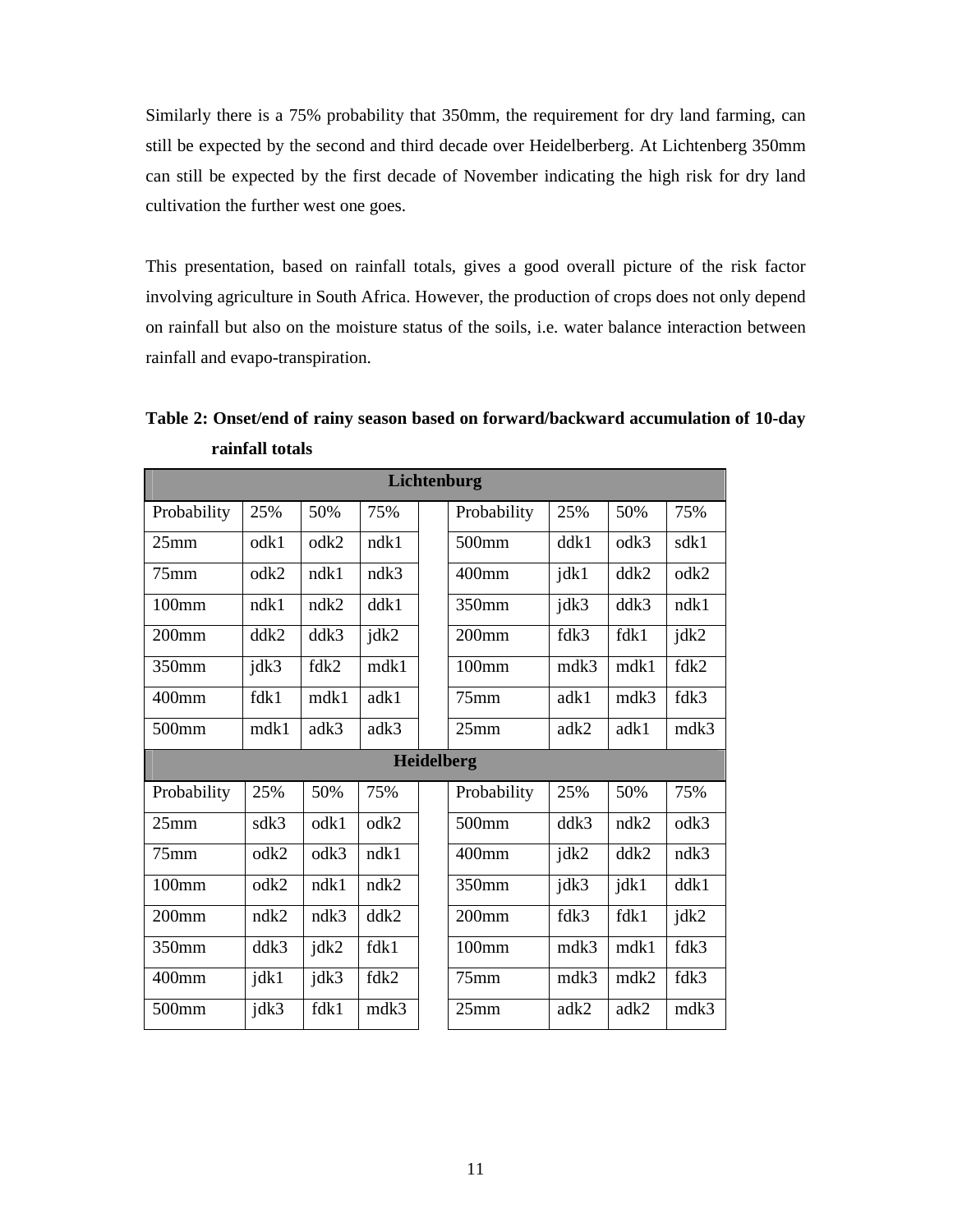#### **CROP PRODUCTION AND MONITORING**

Maize is the most important crop grown in South Africa and has shown some striking progress in increased yields as a result of the evolution of new drought resistance cultivars and farming techniques. As a result of the evolution of new techniques and cultivars the living conditions of large numbers of farm workers increased causing a migration from rural areas to the cities and a greater consumption of other products such as wheat.

The study analyzed the yields<sup>1</sup> obtained in the two regions over a period of 26 years to determine whether strong correlations exist between the yields obtained in the various areas. Figure 5 shows the yield production for the selected stations for the seasonal period 1980/81 to 2003/04.



**Figure 5: Maize yields for selected stations.**

-

Table 3 indicates the average yields obtained during the period of investigation.

<sup>&</sup>lt;sup>1</sup> Appreciation is expressed to the National Department of Agriculture for providing the selected data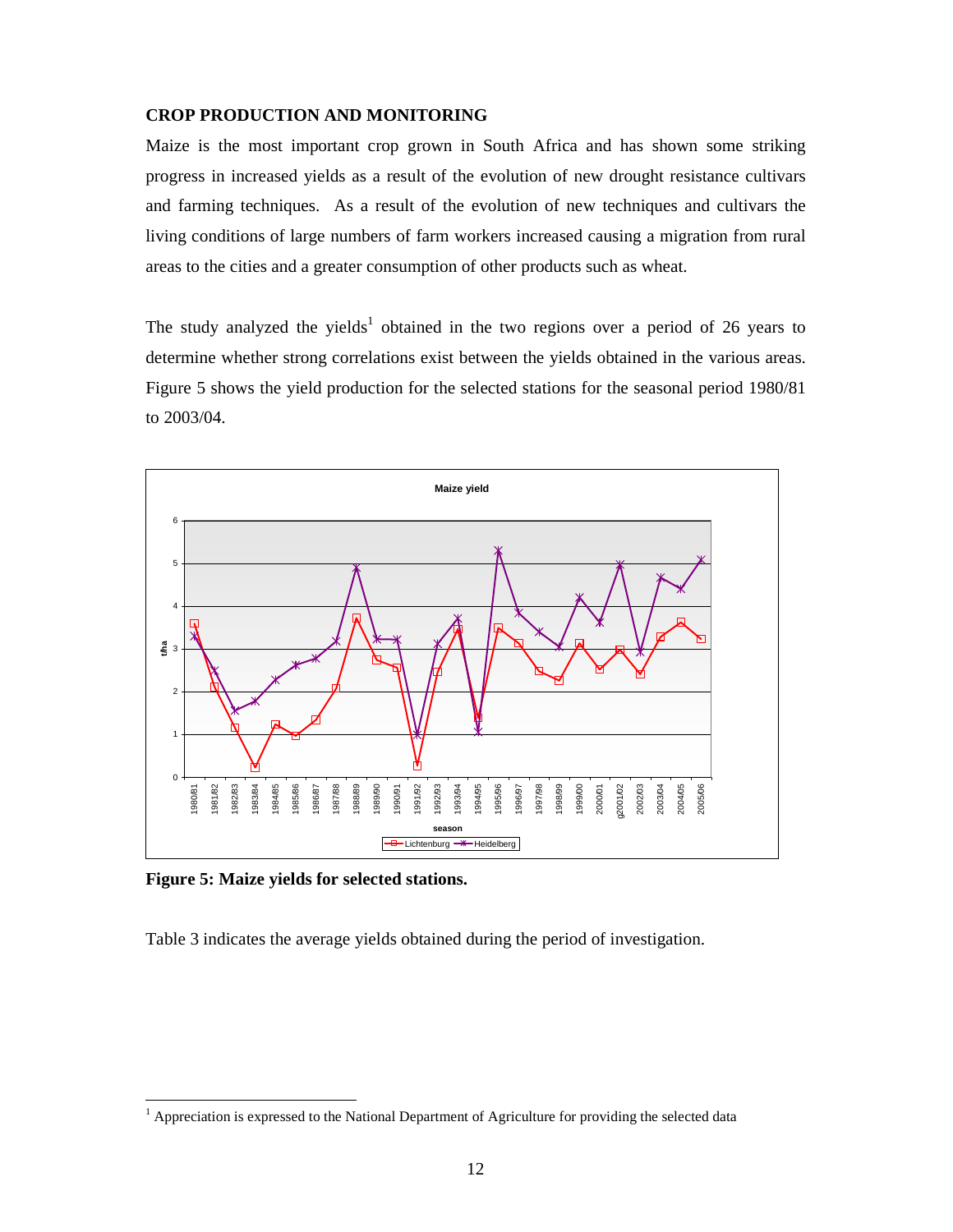|             | 1980/81-2005/06 | 1980/81-1998/99 | 1999/00-2005/06 |
|-------------|-----------------|-----------------|-----------------|
| Heidelberg  | 3.3             | 7 Q             | 43              |
| Lichtenburg | 2.4             |                 | 3 O             |

**Table 3: Average maize yields obtained in the selected areas**

A considerable difference between the different periods exists. The next step was to determine the correlation between the various areas based on yield. Table 4 indicates the correlation for the period 1980/81 to 2005/06 showing the relationship between climate variability, like drought, or extreme wet conditions affecting yield at the same time.

**Table 4: Yield correlations from 1980/81 to 2005/06**

|                   | Lichtenburg | <b>Heidelberg</b> |
|-------------------|-------------|-------------------|
| Lichtenburg       |             | 0.862923          |
| <b>Heidelberg</b> | 0.862923    |                   |

There exists a strong positive correlation between the geographically dispersed areas. Based on the above table, it is clear that diversification based on yields between the areas is of limited benefit. The next step was to break the total data period into two groups, i.e. data for the period prior to 1999/00 and data for the period after 1999/00. Tables 5 and 6 show the results.

**Table 5: Yield correlations from 1980/81 to 1998/99**

|                   | Lichtenburg | <b>Heidelberg</b> |
|-------------------|-------------|-------------------|
| Lichtenburg       |             | 0.858377          |
| <b>Heidelberg</b> | 0.858377    |                   |

There is again a strong positive correlation between the two stations. For this period, the same argument based on geographical diversification is true. Table 6 analysis the areas based on the last seven years.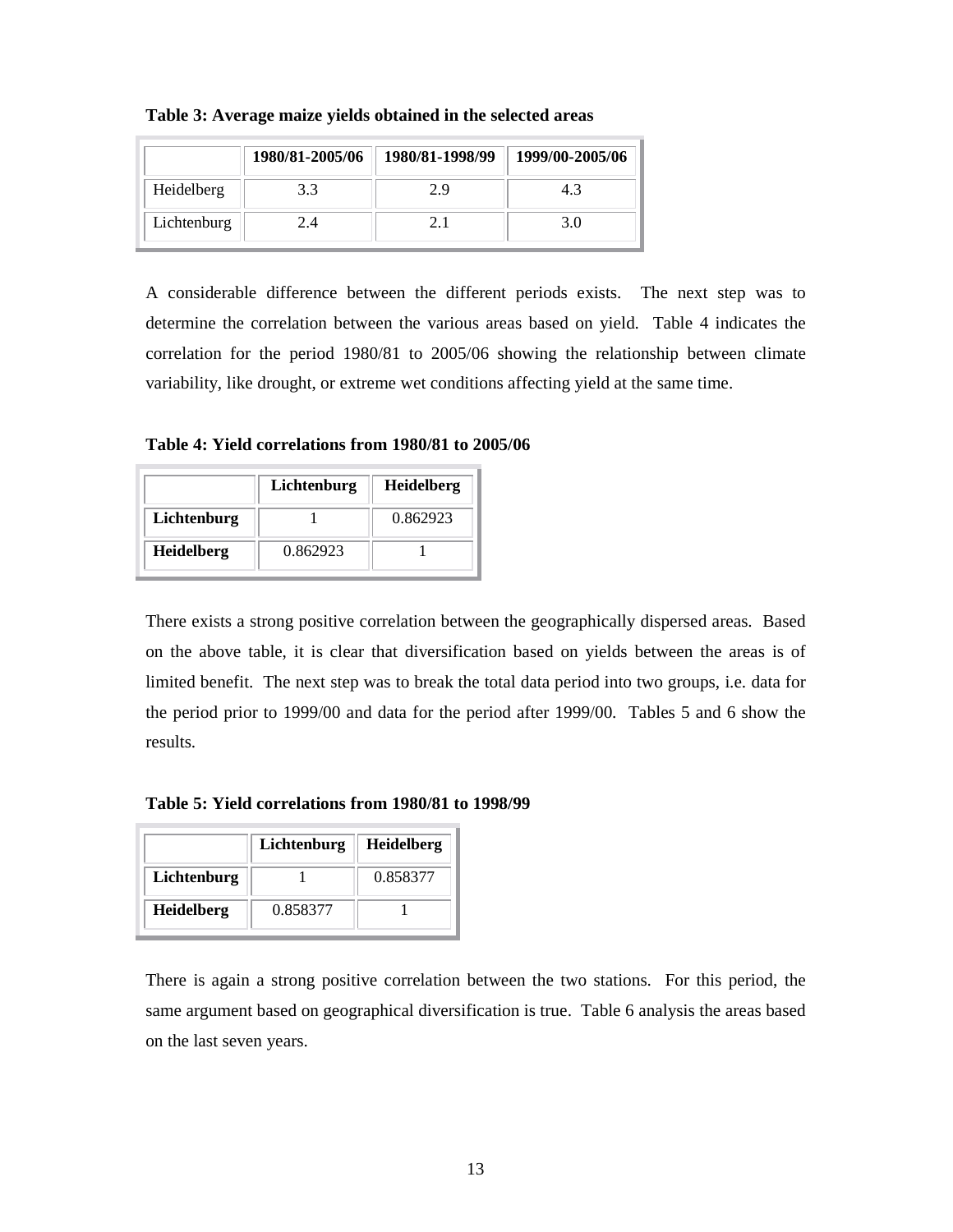| Table 6: Yield correlation for the period 1999/00 to 2005/06 |  |  |
|--------------------------------------------------------------|--|--|
|--------------------------------------------------------------|--|--|

|                   | Lichtenburg | Heidelberg |
|-------------------|-------------|------------|
| Lichtenburg       |             | 0.736754   |
| <b>Heidelberg</b> | 0.736754    |            |

It is interesting to note is that during this period the correlation between the two areas diminish, although still strongly positive correlated. However, possible climate change and frequent droughts over the same area the past years are of serious concern to the Government, land-use planner's financiers and farmers. This concern is not only because climate change/drought may reduce all crop and livestock yields, but because of the related effects it has on the majority of people and the economy of a country.

Therefore, the monitoring of the growing season and the growth of cultivars (maize and wheat) is an important process in risk management and food security. Forecast of possible yield size in advance becomes a necessity.

#### **CONCLUSIONS & RECOMMENDATIONS**

Rainfall is and always will be the main climatic element effecting agricultural and economic development in South Africa. The high frequency of drought and possible climate change plus the present increase and migration of large masses of people can have catastrophic economic and social implications. To safeguard against future famines and possible food and water shortages it is necessary that more research be done on the affect of climatic variations on water food security.

This study consisted of two parts, the first which involved the reconstruction of missing decadal data for six selected stations. Secondly statistically analysis of the 10-day data for the selected stations was done in order to present general aspects, probabilities, rainfall tendencies and possible projections.

From the study the maps and statistical analysis of selected stations, it is clear that that the rainfall distribution is highly variable and varies greatly from the east to west and southwest which makes dry-land farming, especially over the western parts, extremely risky. By employing the method of forward and backward summing of 10-day rainfall for selected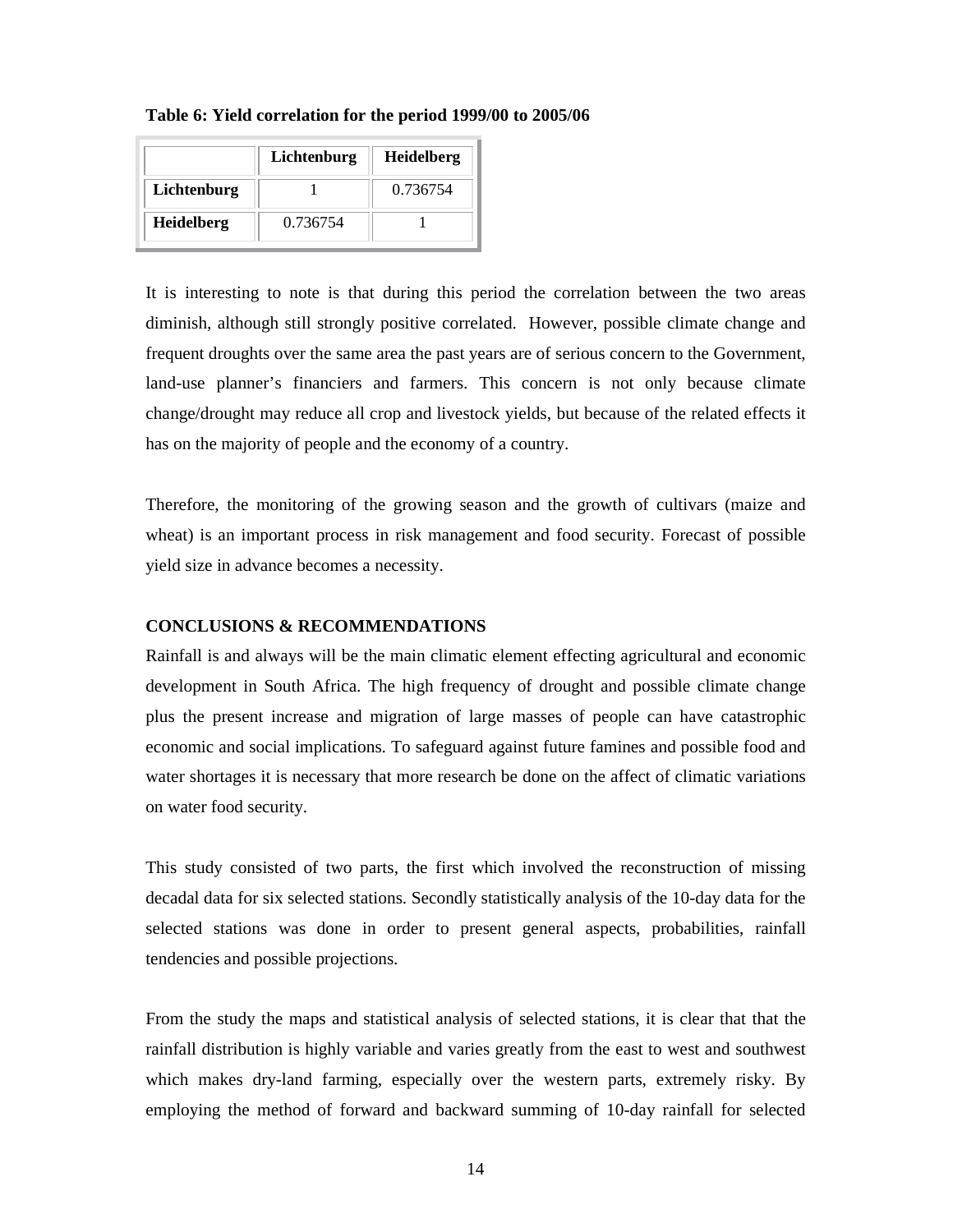stations at the onset of the growing season, when at least 75mm may be expected, is from the first decade of November and the cut-off date by the first decade of March. Temperatures are suitable for most crops grown but a possible increase in temperatures due to climate change will increase evaporation and needs to be investigated.

The study clearly illustrates that more research in crop monitoring, by using the water model in estimating regional crop production, is needed. Risk can be quantified better with a PET model if specific planting dates are available. It is clear from the study that the selected regions have limited risk diversification based on geographic dispersion. It is also clear that the uninsured part of the production season can be better managed with planned planting dates based on a required minimum and probabilities of sufficient follow-up rainfall during the following decadal. More in-depth research might provide insurers with a product focusing only on the un-insured part of the growing season. Based on the average yields obtained during the period 1999/00 to 2005/05, limited risk exists for a total crop failure. With good price risk management strategies financial institutions can most likely obtain a price sufficient to cover the costs even if insurers should pay out due to a bad crop.

#### **REFERENCES**

Basher, R. (2000). The goals of the forum. *Proceedings of the International Forum on Climate Prediction, Agriculture and Development,* IRI-CW/00/1. International Research Institute for Climate Prediction, 1-2.

Botha, L. (1997). Rainfall as indicator of the Agroclimate of Namibia.

Cook, K.H. (2000). The South Indian convergence zone and interannual rainfall variability over southern Africa. *Journ Climate, 13, 3789-3804.* 

FAO (1986). *Early agrometeorological crop yield assessment.* Paper N0.73. Food and Agricultural Organization of the United Nations, Rome, Italy.

Hammer, G.L. (2000). A general systems approach to applying seasonal climate forecasting. *Applications of seasonal climate forecasting in agricultural and natural ecosystems – the*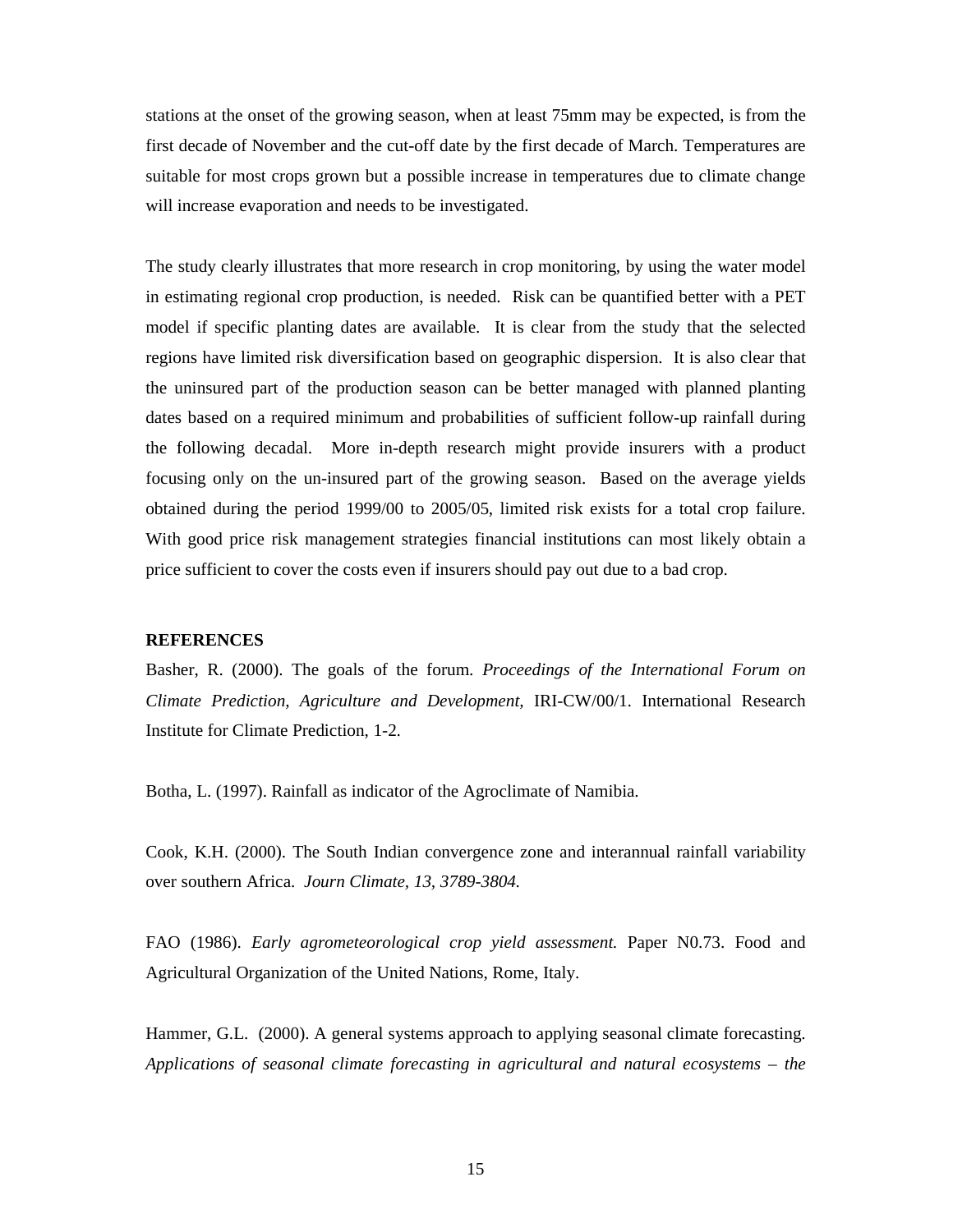*Australian experience.* G.L. Hammer, N. Nicholson & C Mitchell, (eds.) Kluwer Academic, 51-65.

Hansen, J. (2002). Realizing the potential benefits of climate prediction to agriculture: Issues, approaches, challenges. *Agric Systems, 74, 309-330.* 

Kruger, A. C. (2004). *Climate of South Africa. Climate Regions.* WS45. South African Weather Service. Pretoria. South Africa.

Kruger, A. C. (2007). *Climate of South Africa. Precipitation.* WS47. South African Weather Service. Pretoria. South Africa.

Kummerow, C. & Giglio, L. (1995). A Method for Combining Passive Microwave and Infrared Rainfall Observations. *Journal of Atmospheric and Oceanic Technology, 12:1. 33- 45.* 

Louw, W. J & Kruger, J.P. (1968). Potential evapotranspiration in South Africa. *Journal of Climatology,* Vol 17.

Mason, S.J. (1995). Sea surface temperature – South African rainfall associations, 1910 – 1989. *International Journal of Climatology, 15, 119-135.* 

Nelson, R.A., Holzworth, D.P., Hammer, G.L. & Hayman, P.T. (2002). Infusing the use of seasonal climate forecasting into crop management practice in North East Australia Using discussion support software. *Agricultural Systems, 74, 393-414.* 

Nicholson, S.E. (2003). Comments on "the South Indian Convergence Zone and Interannual rainfall variability over Southern Africa" and the Question of ENSO's influence on Southern Africa. *Journal of Climatology, 16, 555-562.*

Nicholson, S.E. and Kim, J. (1997). The relationship of the El Nino-Southern Oscillation to African rainfall. *International Journal of Climatology, 17, 117-135.*